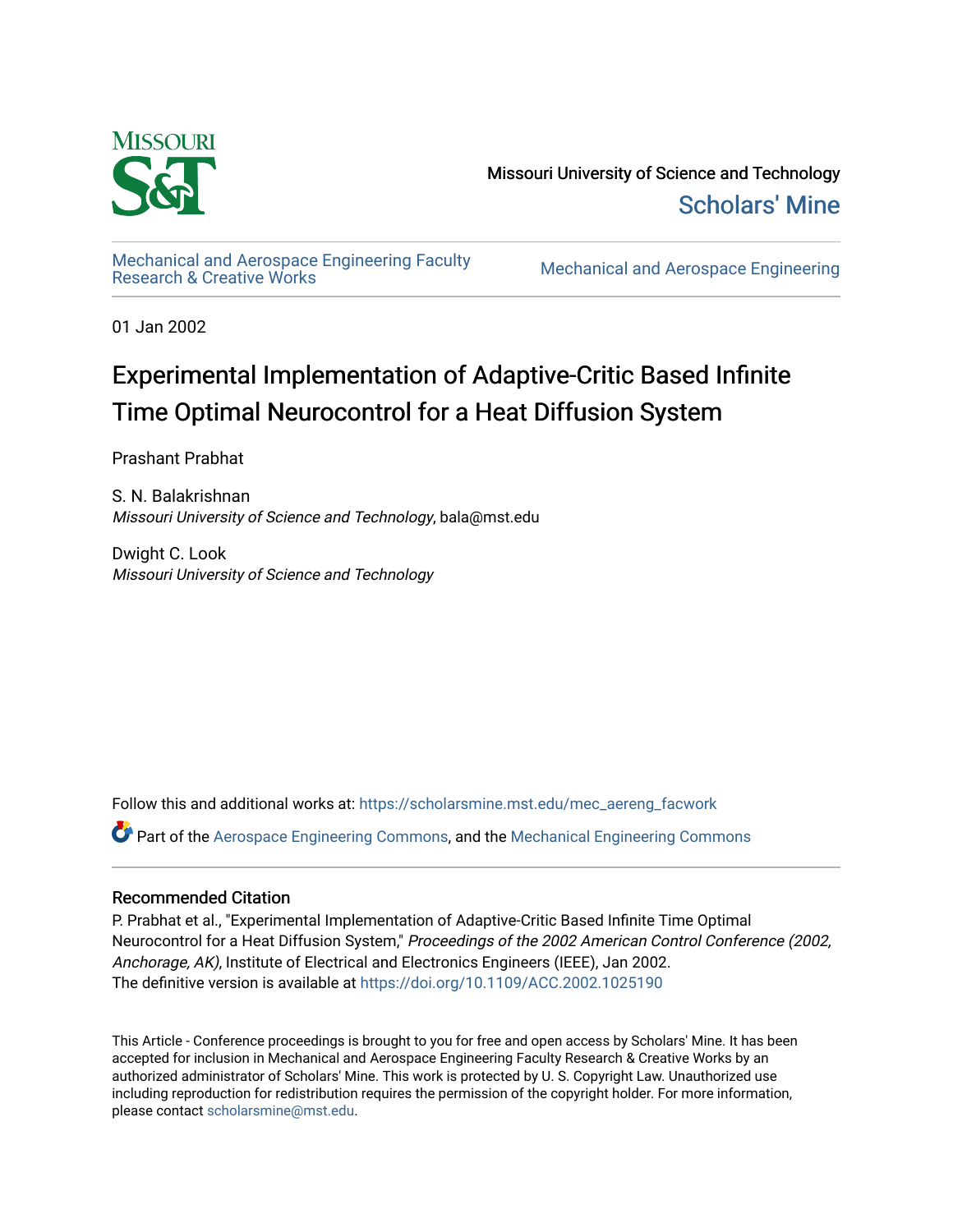### **EXPERIMENTAL IMPLEMENTATION OF ADAPTIVE-CRITIC BASED INFINITE TIME OPTIMAL NEUROCONTROL FOR A HEAT DIFFUSION SYSTEM**

#### *Prashant Prabhat, S.N.Balakrishnan' and D.CLook, Jr.'*

Dept. of Mechanical and Aerospace Engineering and Engineering Mechanics

University of Missouri - Rolla, MO 65409, USA pprabhat@umr.edu [bala@umr.edu](mailto:bala@umr.edu) look@umr.edu

#### Abstract

Recently the synthesis methodology for the *infinite time*  optimal neuro-controllers for PDE systems in the framework of *adaptive-critic* design has been developed [ 1,2]. In this paper, first we model an experimental setup representing one dimensional heat diffusion problems. Then we synthesize and implement an *adaptive-critic* based neuro-controller for online temperature profile control of the experimental setup.

#### **1. Introduction**

Many chemical processes involving heat and / or mass transfer or chemical reactions are modeled by partial differential equations of the parabolic type. The dynamic behavior of most of the diffusional process is well understood and the parameter and the boundary conditions are well known **[3].** Whereas in our experimental setup it was not only desired to synthesize and implement the optimal neuro-controller, but also to study the behavior of the system and then model its parameters. The first attempts to treat parameter identification in distributed systems involved approximating the system by a lumped model. The method assumed the system to be linear and developed a transfer function approximating the distributed model. Various methods for estimation of diffusivity of a rod have been compared in **[4].** In this reference **[4],** the governing partial differential equation is approximated by a finite difference method and the dynamic (time series) data is used for parameter identification. We follow a similar approach in our study but for a more complicated system where it is not only desired to arrive at a model of thermal diffusivity of the system but also to find a mathematical model of the distributed source (control) term.

The design of controllers for PDE based systems have been studied and implemented in [3], (51 and [6]. The control of a diffusional process by approximating it as a lumped-parameter system, with the technique of finite Fourier transform has been studied and implemented in **[3].** In studies **[4]** and [5], the control is designed by approximating the distributed parameter system into lumped parameter system using an integral transform. In all these studies it was desired to maintain a particular temperature profile in the steady state for the thermal system. In our study, we do not use any of these transforms, instead we follow the methodology of adaptive critic design as studied in [1,2] and use dynamic programming methodology for optimal controller synthesis. The advantages of adaptive critic design include optimal control of the plant maintaining a feedback structure of the controller in real time from any initial state in the domain of interest to the desired final state. In addition, this method can handle linear and nonlinear problems directly, retaining the same structure.

- **1. Graduate Student, Mechanical Engineering**
- **2. Professor, Aerospace Engineering (Contact Person)**

In our current study a linear heat diffusion equation with Neumann boundary conditions has been considered and the optimal neuro-controller has been successfully implemented on the experimental setup for on-line temperature profile control.

#### **2. Experimental Setup and its Modeling**

In this section we discuss the development of the experimental setup which would represent the one dimensional heat diffusion problem. The main difficulty encountered, related to the development of the mathematical model of the experimental setup. As opposed to most studies e.g. [3,5,6], neither the behavior nor a model of the experimental setup was available for controller synthesis and implementation. The main objective of this section is to model the experimental setup including the model of each heater.

#### **2.1. Analytical Background**

The linear diffusion problem is described by

$$
\frac{\partial T(t, y)}{\partial t} = \alpha(y) \frac{\partial^2 T(t, y)}{\partial y^2} + \beta(y)u(t, y) \tag{1}
$$

The Neumann boundary conditions are

$$
\left.\frac{\partial T(t,y)}{\partial y}\right|_{y=y_0}=0\tag{2}
$$

$$
\left. \frac{\partial T(t, y)}{\partial y} \right|_{y=y_f} = 0 \tag{3}
$$

Note that  $T(0, y)$  represents any initial profile within the domain of interest  $y_0 \le y \le y_f$  and  $T(t, y)$  represents the transient or dynamic temperature profile over the entire domain  $y$ ;  $\alpha(y)$  is the thermal diffusivity and  $\beta(y)$  is the heat input / heat generated by means other than thermal conduction. In this discussion it will be referred to as the source term distribution over the entire domain.  $u(t, y)$  is the control term denoting the current load at which the heater is operating. Its value is **1** for a particular heater if it is ON at 100% of its load and is 0 if it is OFF.

#### **2.2 Experimental Setup**

In order to present an overview of the hardware setup to implement the one dimensional diffusion problem, note that the diffusion problem is represented using a series of aluminum slabs and heaters placed one after another as shown in Fig.]. Ten heaters and nine aluminum slabs were assembled. Mica heaters were selected for their small thickness of 0.025"elements. These heaters are 6in. in diameter. Aluminum slabs were used for their high thermal conductivity. They are also 6in. in diameter, and  $\frac{1}{2}$ in. thick. A hole of 0.125"in diameter was drilled radially into the side of each of the aluminum slabs in order to place a thermocouple within the slab.

**<sup>3.</sup> Professor Emeritus, Mechanical Engineering**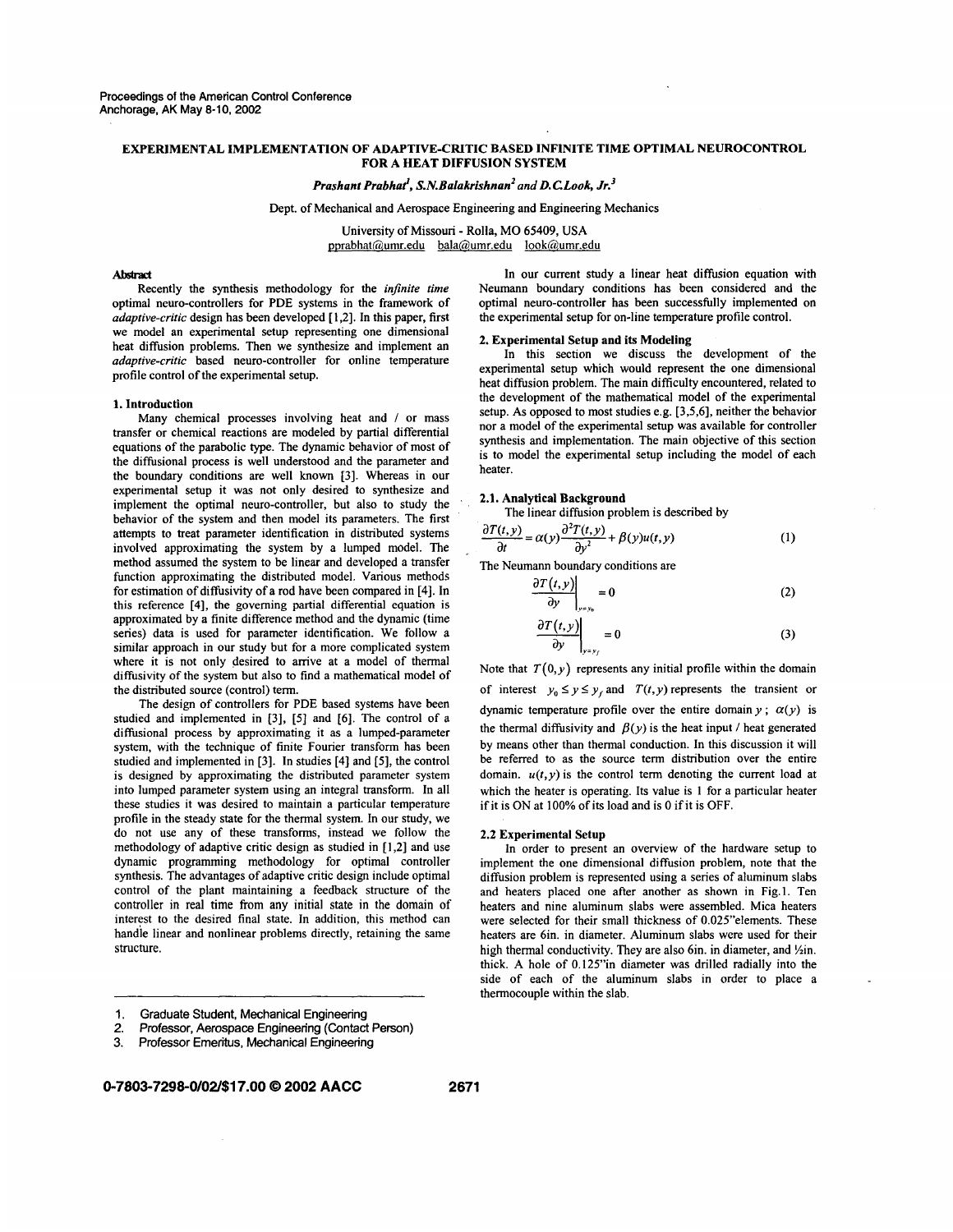

Fig.1 Cross section of Experimental Setup

Since these holes facilitate temperature measurements they were 2" deep. K-type thermocouples were used for the temperature measurement; their tips were placed at the bottom of 2" deep hole.

The software used for input and output of data was LabVIEW installed on a Pentium PC. The temperature readings from the thermocouples were linearized in LabVIEW using the cold junction compensation temperature. The heaters were connected to a 120 volts power supply through Solid State Relays (SSR). The ON and OFF sequence as well as load control of the heaters was achieved using LabVIEW. To control the operating load of the heaters, they were switched ON for a predetermined period of time during each cycle time, Eq.(4). During each cycle, the data was written to a digital *VO* for predetermined number of times after an interval of thirty-five milliseconds (limited by the SSR specification), updating the status of each of the heaters to ON or -OFF depending on the current desired load for each heater.

Cycle Time(Sec) =
$$
0.035 \times
$$
 Number of times data written to digital I/O during each cycle (4)

For development of the model for this system, data was written to the digital **I/O** 100 times during a cycle time of 3.5 sec.

#### **2.3. Modeling**

The methodology and results of modeling the setup are presented in this section by noting that various approaches for identification of parameters for distributed systems have been discussed by Goodson and Polis in [7,8]. Some of the methods discussed are finite differences, modal approximation, Laplace transform and infinite product expansions, analytic solutions and characteristic methods. A finite difference scheme was used in this study to discretize the system and the Tridiagonal Matrix Algorithm (TDMA) [9,10] was used for numerical simulation. By matching the simulation results with experimental results, the mathematical model of the system was developed.

Some of the primary equations involved in TDMA development are recapitulated below. Using backward finite difference method, Eq.(l) can be written as

$$
\frac{T_i^k - T_i^{k-1}}{\Delta t} = \alpha_i \left[ \frac{T_{i+1}^k - 2T_i^k + T_{i-1}^k}{\Delta y^2} \right] + \beta_i u_i^k \tag{5}
$$

where,  $k$  represents the time  $(t)$  increment and  $i$  represents the space *(y)* increment. Eq.(5) can be rearranged into the standard form of the descritzed equation for TDMA applications as follows[ IO]:

$$
-A_i T_{i+1}^k + B_i T_i^k - C_i T_{i-1}^k = D_i
$$
 (6),

$$
A_i = \frac{\alpha_i}{\Delta y^2} \tag{7}
$$

$$
B_i = \left[\frac{2\alpha_i}{\Delta y^2} + \frac{1}{\Delta t}\right],\tag{8}
$$

$$
C_i = \frac{\alpha_i}{\Delta y^2}, \text{ and} \tag{9}
$$

$$
D_i = \frac{T_i^{k-1}}{\Delta t} + \beta_i u_i^k \tag{10}
$$

Similar development can be followed for homogeneous part of **Eq.(l).** 

#### **2.3.1 Model of**  $\alpha(y)$ ,  $\beta(y)$

In this heat diffusion problem represented by Eqs.  $(1)-(3)$  it is desired to find terms for the coefficients  $\alpha(y)$  and  $\beta(y)$ . This was achieved in two steps. Initially, experiments and simulations were conducted to arrive at a form of the  $\alpha(y)$ . To do so the control term,  $\beta(y)u(t, y)$ , was neglected while arriving at a model of  $\alpha(y)$ . This was possible because the system is linear in nature and it was desired to find a solution of the homogeneous equation part of Eq. (1) first. And, in the second phase of modeling, the control term was included based on the superposition principal.

# **2.4 Experimentation and Numerical Simulations:**

Results of some experiments that were conducted for modeling the setup are presented in this section based on the selection of the parameters of the numerical simulation using TDMA such that the experimental results were in agreement with the simulation results.

For the numerical simulation results to be acceptable, the truncation error must be small and the finite difference representation of the marching method needs to meet the conditions of consistency and siability *[9].* To keep the size of round off errors down, it is sufficient [11] that

$$
A_i > 0, B_i > 0, C_i > 0 \text{ and } B_i > A_i + C_i \tag{11}
$$

These conditions are satisfied by the numerical scheme chosen here. Also, since the coefficients  $A_i, B_i$  and  $C_i$  are always positive, the numerical results are stable. The number of grids, which gave numerically consistent results, was determined after choosing various numbers of grids for simulation. It was observed that if number of grid points selected was 217 nodes, the numerical results were consisterit with the experimental results. Further, this lead to development of grid independent solution. For the numerical simulation of TDMA, some of the parameters used were  $\Delta t = 0.1$  sec and  $\Delta y = 5.267 \times 10^{-4}$  meters. The results were simulated at 10 sec interval. To simulate the results after each **10**  sec interval, the temperature profile over the entire domain that was obtained at the last iteration was used as the initial condition for the next set of simulation.

The experiments were conducted by heating the setup by the heaters until a desired temperature was reached. Temperature data was collected from all **11** thermocouple readings with respect to time.

#### **2.4.1 Model Of Heater-1**

This section describes the development of a model for heater-**1** shown as **H-1** in Fig. **1.** In order to accomplish this, only heater **1**  was kept ON at 100% of its load capacity. Fig.2 is an illustration of the resulting experimental results of this setup. When the heater-I was turned OFF, Fig.3 depicts the temperature response for the 11 thermocouples.

As discussed in Sec. 2.3.1, the first step of modeling the system was to arrive at a value of  $\alpha(y)$ ; this essentially means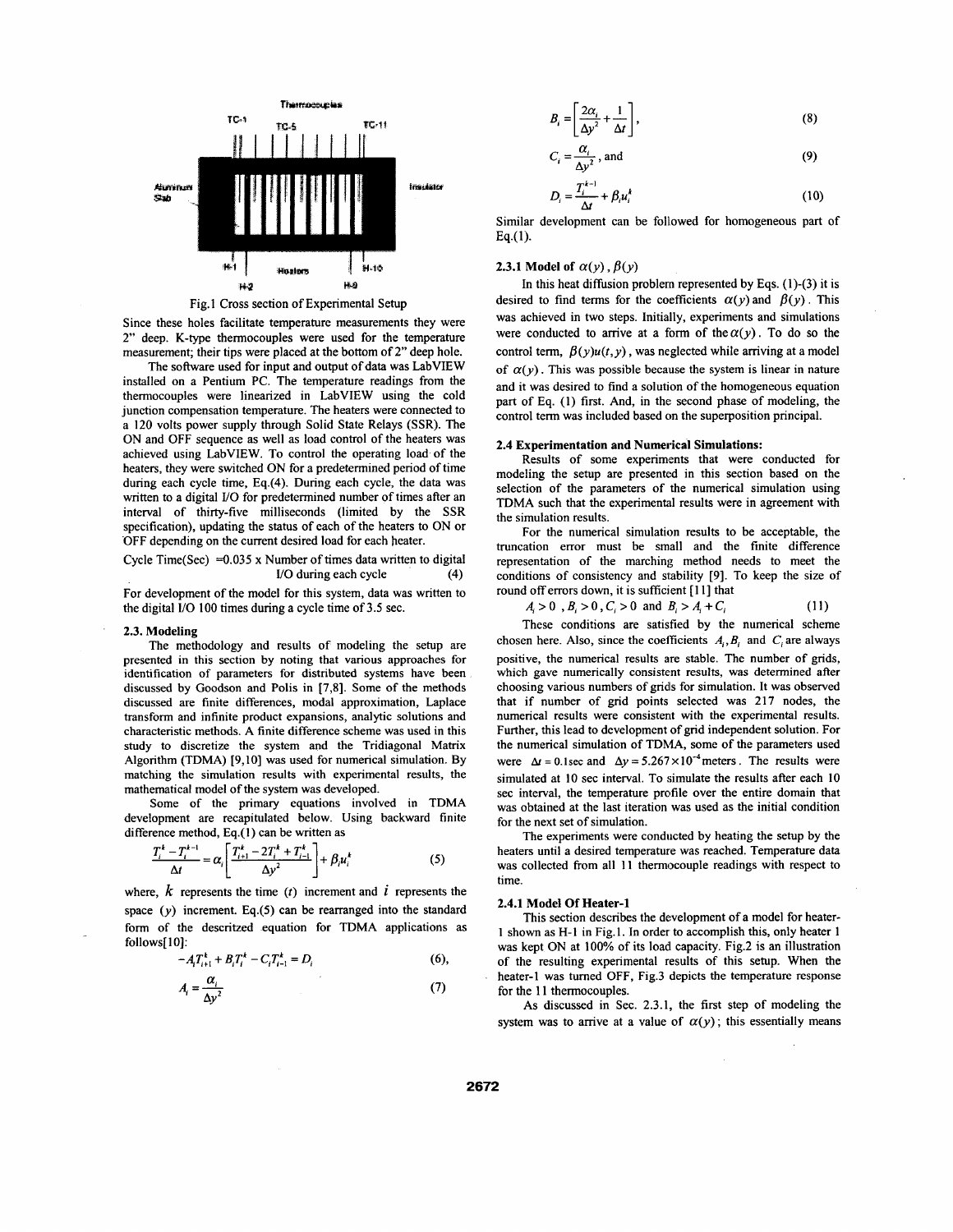predicting the system behavior by homogeneous part of **Eq.(** 1). The TDMA algorithm was used for simulation with the initial temperature profile generated by linear interpolation between the 1 lthermocouple readings at the initial time represented in Fig. 3. In our initial attempt of simulation,  $\alpha(y)$  was assumed to be constant over the entire domain. The TDMA simulations were made to match the cooling curve plots of the **11** thermocouples in Fig.3 by selecting different values of  $\alpha$ . The plots below show the best possible match that could be obtained for the TDMA simulation and the experimental results. It can be noted in Fig.2 that the chosen value of  $\alpha = 8.5 \times 10^{-7} m^2$  / sec, leads to very good match between experimental results with that of TDMA simulations. Also the current choice of  $\alpha$ , as constant over the spatial domain, can be justified by our simulation results.



Fig. 2 Experimental results and TDMA simulations for heating curve of heater-I

Fig 3. Experimental results and TDMA simulations for cooling curve of heater-I

**As** discussed above, Eq. **(1)** represents the system response in the presence of source term. Fig.2 is the corresponding dynamic system response to heater **1** ON. While modeling the heating curve, attempts were made to determine a distributed source term model of  $\beta(y)$ . Although, the heater is physically located at only one of the nodes of the discretized system for TDMA simulation, a point source term model was not able to represent the system behavior as observed in the dynamic system response in Fig.3. That is why a distributed source term model was developed which could represent the system behavior. TDMA simulation as discussed above was used to arrive at this model of the heater-1 shown in Fig.4. It can be noted that in this TDMA simulation,  $u(t, y)$  was assumed to be 1 for heater-1, which was to represent that the heater-1 was switched ON at 100% load capacity.  $u(t, y)$ was zero for ail other heater models since they were switched OFF. The initial temperature for TDMA simulation was  $26^{\circ}$ C, room temperature, in Fig.3. By trial and error a distributed source term model was made as shown in Fig.4, which represents  $\beta(y)$  for heater-1. Using the  $\beta(y)$  distribution shown in Fig.4, the experimental results were forced to be in agreement with the simulation results for all **11** thermocouple results as shown in Fig.2.



Fig. 4 Source term model for heater-I

The choice of above model for  $\beta(y)$  as shown in Fig.4, can be justified in terms of the effect of the source term over the domain of interest. As in Fig. 4, the maximum effect of the heater-I is on the two sides adjacent to its physical location. And, in general, the effect of the heater decreases **as** we move farther away from the heater location. By effect, we mean the heat **flux** generated in the system, which in turn leads to temperature rise. It can be noted that even though the source term, which represents a heater in the experimental setup which is located at node-I (extreme left) in the descretized system, is being represented by a distributed source term model as in Fig.4. The justification for selection of a distributed model for the heater can be validated by **our**  experimental and simulation results, which are in agreement. This procedure was repeated to find a distributed source term model of each heater.

#### 3. Diffusion/Conduction Optimal Control Problem

After development of the model of the system, it was desired to synthesize the optimal neuro-controller, which we discuss here. In the beginning of this section we recapitulate the methodology for dynamic programming of a distributed parameter system as discussed in **[l],** and proceed to develop the optimal diffusion problem.

#### 3.1 System Dynamics (State Equation)

We consider a two-dimensional distributed parameter system. *Two dimension* means the **two** independent variables of time *(t)*  and space  $(y)$ . The system dynamics we consider evolves in time and is given by

$$
x_{k+1,j} = f_k(x_{k,1}, x_{k,2}, \dots, x_{k,j}, \dots, x_{k,M}, u_{k,j})
$$
 (12)

The subscripts *k* accounts for evolution with time (time step) and *j* represents the spatial distribution (nodal number). *hf* denotes the final node number in the spatial distribution.

#### **3.2** Cost Function

We consider a general cost function of the following form:

$$
J = \sum_{k=1}^{N-1} \sum_{j=1}^{M} \Psi_{k,j} (x_{k,j}, u_{k,j})
$$
 (13)

where  $N$  represents the number of discrete time steps and *Y* represents any linear or nonlinear function. In agreement with the above definition of the cost function, we denote the *cost function from time step*  $k$  as

$$
J_{k} = \sum_{k=k}^{N-1} \sum_{j=1}^{M} \Psi_{k,j} \left( x_{k,j}, u_{k,j} \right)
$$
 (14)

where *k* is a dummy variable. Finally, we define the *CO-state* as

 $\Delta y \lambda_{k,i} \equiv \partial J_k / \partial x_{k,i}$  (15)

where  $\Delta y$  is the spatial increment.

#### 3.3 Optimal Control Equation

given by For optimal control, the necessary condition for optimality is

$$
\frac{\partial J_k}{\partial u_{k,j}} = 0 \tag{16}
$$

After some algebraic manipulation, the optimal control equation obtained is given by

$$
\sum_{j=1}^{M} \left( \frac{\partial \Psi_{k,j}}{\partial u_{k,j}} \right) + \sum_{j=1}^{M} \lambda_{k+1,j} \left( \frac{\partial x_{k+1,j}}{\partial u_{k,j}} \right) y = 0 \tag{17}
$$

#### **3.4** CO-state Dynamics

Substituting for  $J_k$  from Eq. (14) and doing further algebraic manipulation, yields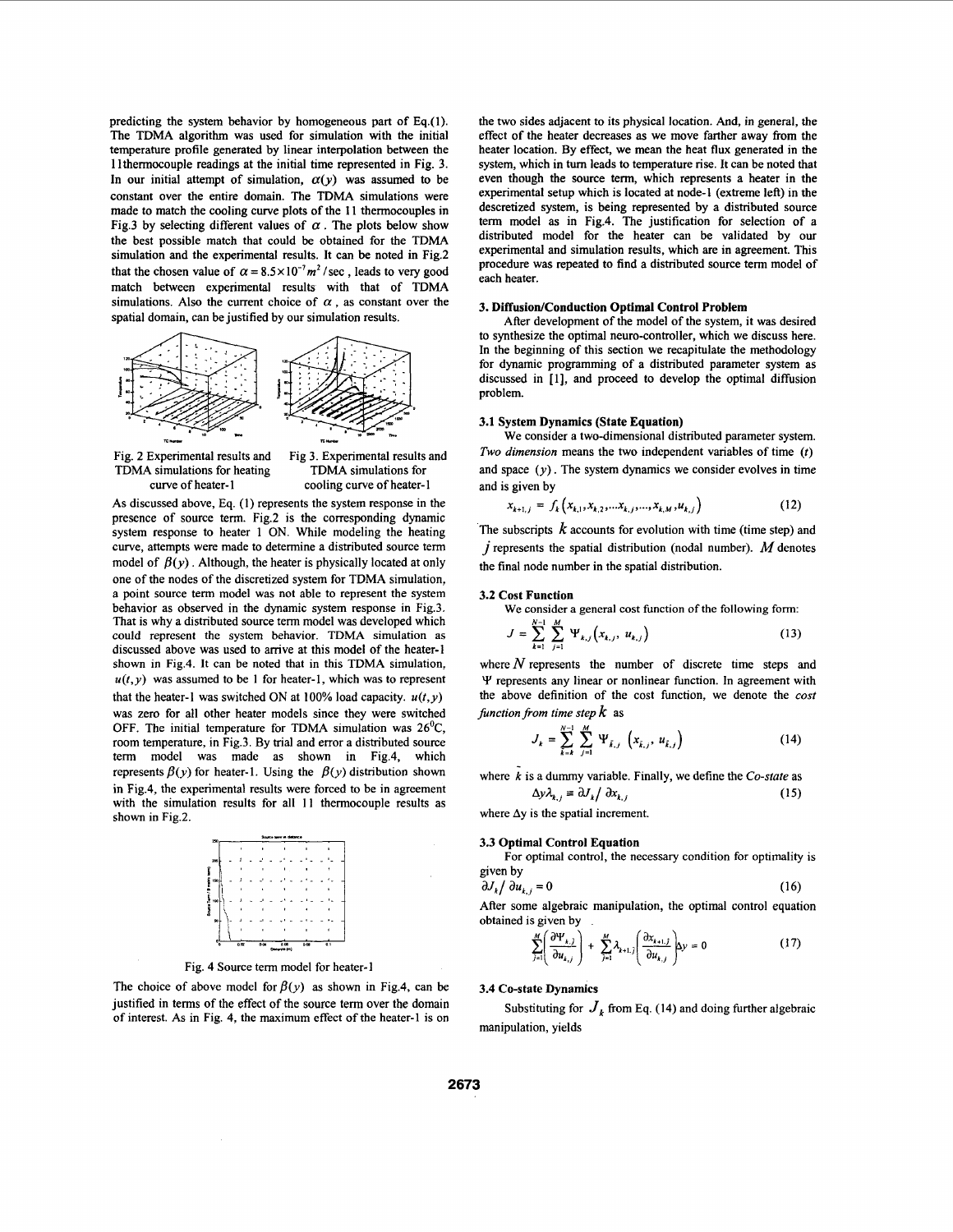$$
\Delta y \lambda_{k,j} = \sum_{j=1}^{M} \left[ \left( \frac{\partial \Psi_{k,\bar{j}}}{\partial x_{k,j}} \right) + \lambda_{k+1,\bar{j}} \Delta y \left( \frac{\partial x_{k+1,\bar{j}}}{\partial x_{k,j}} \right) \right]
$$
(18)  
+ 
$$
\sum_{j=1}^{M} \left[ \sum_{j=1}^{M} \left\{ \left( \frac{\partial \Psi_{k,\bar{j}}}{\partial u_{k,\bar{j}}} \right) + \lambda_{k+1,\bar{j}} \Delta y \left( \frac{\partial x_{k+1,\bar{j}}}{\partial u_{k,\bar{j}}} \right) \right\} \right] \left( \frac{\partial u_{k,\bar{j}}}{\partial x_{k,j}} \right)
$$

Thus, we have obtained the *State Equation, CO-State Equation* and *Optimal Control Equation.* These equations have to be solved simultaneously to obtain the required optimal control. By using Eq.(17), Eq.(18) can be simplified to

$$
\Delta y \lambda_{k,j} = \sum_{j=1}^{M} \left[ \left( \frac{\partial \Psi_{k,\tilde{j}}}{\partial x_{k,j}} \right) + \lambda_{k+1,\tilde{j}} \Delta y \left( \frac{\partial x_{k+1,\tilde{j}}}{\partial x_{k,j}} \right) \right]
$$
(19)

#### **3.5 Optimal Diffusion Problem**

In this section we reconsider the development of an *infinite time* controller. In order to do this, recall that the problem is described by the PDE and the boundary conditions of Eqs. **(1)** - (3). For the sake of convenience, we represent Eq.(1)-(3) as follows:

$$
\frac{\partial x(t, y)}{\partial t} = \alpha(y) \frac{\partial x^2(t, y)}{\partial y^2} + \beta(y)u(t, y) \qquad (20)
$$

$$
\left.\frac{\partial x(t,y)}{\partial y}\right|_{y=y_0}=0, \qquad \left.\frac{\partial x(t,y)}{\partial y}\right|_{y=y_f}=0 \qquad (21)
$$

Note that  $x(0, y)$  represents any initial temperature profile within the interest domain.

Here, the state variable is  $x(t, y)$  and *y* is the spatial variable. The objective is to find the *optimal control* formulation  $u(t, y)$ , which minimizes the *quadratic cost function*, defined as

$$
J = \frac{1}{2} \int_{t_0}^{t_0} \int_{y_0}^{y} \left[ Qx^2(t, y) + Ru^2(t, y) \right] dy dt
$$
 (22)

where,  $u(t, y)$  is the control variable at time t and spatial coordinate  $y$ ,  $Q$  is the *weighting factor* on the state variable,  $R$  is the *weighting factor* on the control variable. Further  $t_0$  and  $t_f \rightarrow \infty$  are initial and final times where  $y_0$  and  $y_f$  are initial and final points on the spatial co-ordinate axis.

#### **3.6 Discrete Formulation**

minimized, is given by The discretized quadratic cost-function, which is to be

$$
J = \frac{1}{2} \left[ \sum_{k=1}^{\infty} \sum_{j=1}^{M} \left( Q_{D} x_{k,j}^{2} + R_{D} u_{k,j}^{2} \right) \right]
$$

where

$$
Q_D = \Delta t \Delta y Q \tag{24}
$$
  
\n
$$
R_D = \Delta t \Delta y R \tag{25}
$$

In this case,  $Q_n$  and  $R_n$  are the weighting factors on the state and control variables respectively, *in the discrete domain.* For this particular problem,

$$
\Psi_{k,j} = \frac{1}{2} \Big[ Q_D \; x_{k,j}^2 + R_D \; u_{k,j}^2 \; \Big] \qquad (26)
$$

Then, by applying Eq. $(17)$  and  $(19)$ , we arrive at the following set of equations as the necessary conditions for optimality. The following equations are the *State, CO-state* and *Optimal Control*  equations respectively

$$
x_{k+1} = x_{k,j} + \Delta t \left[ \alpha_j \left( x_{k,j+1} - 2x_{k,j} + x_{k,j+1} \right) / \Delta y^2 + \beta_j u_{k,j} \right] \tag{27}
$$

$$
\lambda_{k,j} = \lambda_{k+1,j} + \Delta t \left[ \alpha_j \left( \frac{\lambda_{k+1,j+1}}{\lambda_{k+1,j-1}} - 2\lambda_{k+1,j} \right) / \Delta y^2 + Q_D x_{k,j} \right] \tag{28}
$$

$$
u_{k,j}^* = -R_D^{-1} \beta_j \lambda_{k+1,j}
$$
 (29)

where  $\Delta t$  and  $\Delta y$  are the step sizes of discretization in time and spatial variables respectively and *u*<sup> $\cdot$ </sup> is optimal control. Together with the necessary conditions of optimality, we have to satisfy the following initial, transversality and boundary conditions. If  $X_{0,k}$ can be *any point* in the domain of interest, then

$$
\lambda_{N,j} = 0, \quad \text{as } N \to \infty,
$$
\n
$$
x_{k,0} = x_{k,1}, \qquad x_{k,M+1} = x_{k,M}, \text{and}
$$
\n
$$
\lambda_{k,0} = \lambda_{k,1}, \qquad \lambda_{k,M+1} = \lambda_{k,M}
$$
\n(30)

## **4.0 Adaptive-Critic Controller Synthesis**

The adaptive-critic synthesis procedure is discussed, in fair detail, in [l]. However the core of the technique, which is the iterative training between Critic and Action neural networks, is recapitulated here in brief. The philosophical justification for adaptive-critic structures has been discussed by Werbos [ 121.

We synthesize a set of *M* critic networks, for  $k = N - 1$ , with input  $x_{N-1,j}$  and output  $\lambda_{N-1,j}$  as per the following steps. Assume  $x_{k,i}$  as some random "smooth" profile. Get  $u_{k,i}$  from the trained action networks. Then get  $x_{k+1,i}$  from the *State Equation* Eq.(27). Input  $X_{k+1,j}$  to the trained set of critic networks at  $(k+1)$ <sup>th</sup> time step, to get  $\lambda_{k+1,j}$ . Now, with the availability of  $x_{k,j}$  and  $\lambda_{k+1,j}$ , calculate  $\lambda_{k,j}$  from the *Co-state* Eq.(28). Train the set of critic networks with **input**  $x_{k,j-1}$ ,  $x_{k,j}$ ,  $x_{k,j+1}$  and **output**  $\lambda_{k,j}$  for all the networks related to the *internal node points.* For those intended for the *boundary node points,* we consider either  $x_{k,1}$ ,  $x_{k,2}$  or  $x_{k,M-1}$ ,  $x_{k,M}$  as the **input**. After that we focus on action network synthesis. The training process is carried out in the following steps. Assume random  $x_{k,i}$ , within the relevant range, and input it to the action networks, to get  $u_{k,j}$ . Use *State Equation* Eq.(27) and the boundary condition [Eq.(30)] to get  $x_{k+1,j}$ , uniquely. Input  $x_{k+1,j}$  to the *trained* set of critic networks to get  $\lambda_{k+1,j}$ . Get the optimal control  $u_{k,j}$  from Eq.(29). Train the networks at *k*<sup>th</sup> time step with **input**  $x_{k,j-1}$ ,  $x_{k,j}$ ,  $x_{k,j+1}$  and **output**  $u_{i,j}$  for all the networks related to the *internal node points.* For those intended for the *boundary node points,* we consider either  $X_{k,1}$ ,  $X_{k,2}$  or  $X_{k,M-1}$ ,  $X_{k,M}$  as the **input**.

Once this process of action synthesis is over, we revert to critic synthesis again. The altemate critic and action network

 $(23)$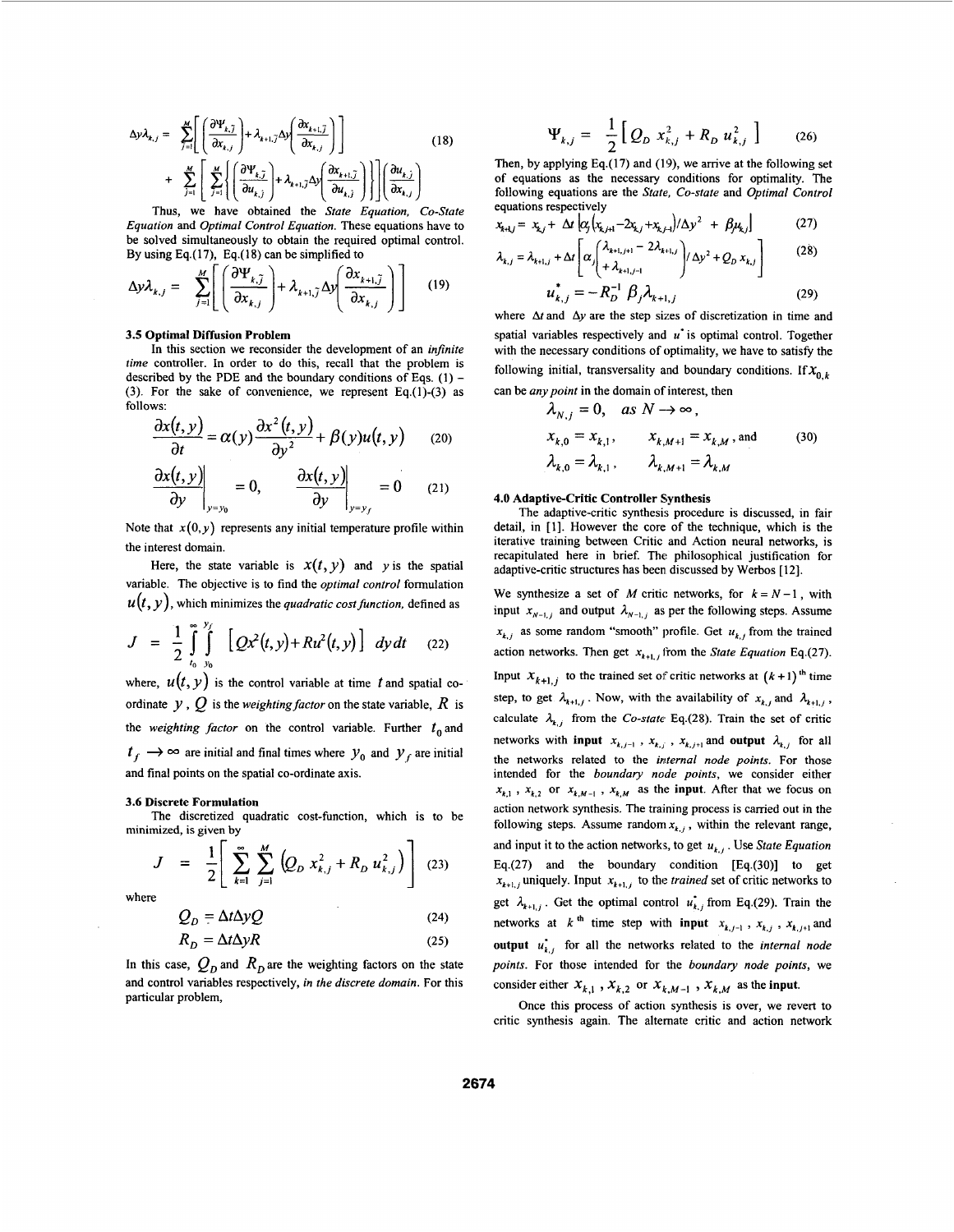training process is continued till no noticeable change in the output is observed in the outputs in the successive training. Then the networks converge to give the true optimal relationship.

In our controller synthesis, we set the numerical values as  $Q_D = 1$ ,  $R_D = 1$ ,  $t_0 = 0$ ,  $y_0 = 0$  and  $y_f = 1.143 \times 10^{-1}$  meters, which is the length of the experimental setup in Fig.1. For discretization of the system, we used discretization of the system, we  $\Delta t = 0.01$  sec and  $\Delta y = 1.27 \times 10^{-2}$  meters, which is the distance between two adjacent heater locations placed equidistant from each other. As our experimental setup has ten heaters, we select ten node points for neural network synthesis. **Thus** there are ten action and critic networks, one for each of the nodes. The convergence criteria were achieved when no noticeable change was observed in the output of the networks in successive training.

It can be noted that the state and co-state equations in Eq.(27) and Eq.(28) respectively need  $\alpha_j$  and  $\beta_j$  values from the experimental model of the system. Since, in our modeling  $\alpha_i$  is a constant value over the entire domain, a value of  $\alpha_j = 8.5 \times 10^{-7} m^2$  / sec was used in the equations. However in our TDMA model, the  $\beta$ , value is not constant. Its value changes with

every heater model. In fact, every heater model has a distributed source term model as shown in Fig.4 for heater **1.** It can be recapitulated that TDMA used 217 nodes to model the system, whereas our current neuro controller synthesis required an equivalent **10** nodes representation of the source terms. This was achieved by finding the area under the curve of source term (as in Fig.4 for heater-]) for each of the heaters and to use this numerical value as  $\beta$ , for that node of neural network. Since, the  $\beta$  term in

the TDMA represents the rate of heat generation per unit volume, for the 1-D heat conduction, integration of this term over the length, gives an equivalent representation of rate of heat generation term to be incorporated in the neural network by a point source.

In our current implementation, the network structure is retained similar to that in [l]. For the interior node points, we have used a multi-layer feed forward network of the form  $\pi_{3,5,5,1}$  for the critic training and similar network for the action training. Here,  $\pi_{3,5,5,1}$  denotes a neural network with 3 neurons in the input layer, *5* neurons each in the two other hidden layers and 1 neuron in the output layer. For the boundary node points, however, the network structure is taken to be of the form  $\pi_{2,5,5,1}$ . This is because we have decided not to input the state values at the fictitious node points as input to the network, since the associated boundary conditions lead to both  $x_0 = x_1$  and  $x_{M+1} = x_M$ . We have taken tangent sigmoid function for all the hidden layers and linear function for the output layer.

To achieve convergence in training the networks the choice of the  $X_{k,j}$  value plays an important role. Based on the understanding of the system where the neuro-controller is to be implemented,  $X_{k,j}$ , the state information should be such that it represents a "feasible" state. So a Fourier series based algorithm was developed to generate "smooth state profiles", for training the networks. Using this algorithm,  $X_{k,i}$  profile has smooth gradient over the entire length.

#### **5.0 Online Implementation Of The Neuro Controller**

After synthesizing the neuro-controller it was implemented in LabVIEW for online optimal control of desired temperature profile. As we synthesize a regulator problem, the error in temperature at each node location with respect to the desired temperature is feed to the neuro-controller after normalization. Since no sensors were available at exact heater locations, the temperature at the heater location was approximated by linear interpolation of temperature of two adjacent thermocouple readings. This was not true for the heaters placed at two ends (Heater-1 and Heater-10), where the thermocouples were placed on the top of the heaters. The action network, as discussed in Sec 4.0 was implemented in LabVIEW and states were feed to the network to achieve control.

The sequence of activities in neuro-controller implementation are as follows: get the temperature readings from the setup, find error with respect to desired temperature profile, normalize the error to get states. Feed the states to the neuro controller. Get the control from neuro-controller. Implement the control to the heaters. It should be noted that, since our current setup did not have any cooling or sinks additional constraints were implemented in the above algorithm for implementation. Whenever there was an overshoot from the desired temperature profile or whenever the controller demanded cooling at any of the heater locations, the heater was shut **off** during that particular cycle time.

#### **6.0 Results and discussion**

The desired final profile in the current experiment was parabolic with the maximum desired temperature at the center of the setup. Fig.7 shows a plot of the dynamic temperature readings at 10 heater locations. The desired profile is plotted as "\*" in the figure. The experiment was started from an arbitrary initial profile, where all the thermocouple readings are close to of  $50^0$  +/-5<sup>0</sup> C. A plot of the actual control that was directed by the neuro controller to achieve the desired profile is presented in Fig.8.



Fig. 7 Experimental results for desired parabolic profile



Fig. **8** Control *(?A* Load of heaters)

It can be noted that the neuro-controller achieved the desired profile in the steady state. The results are within the limits of predicted physical system behavior.

Fig.9 and [Fig.](#page-6-0) **10** are the temperature and corresponding control plots of the experimentation, when it is was desired to